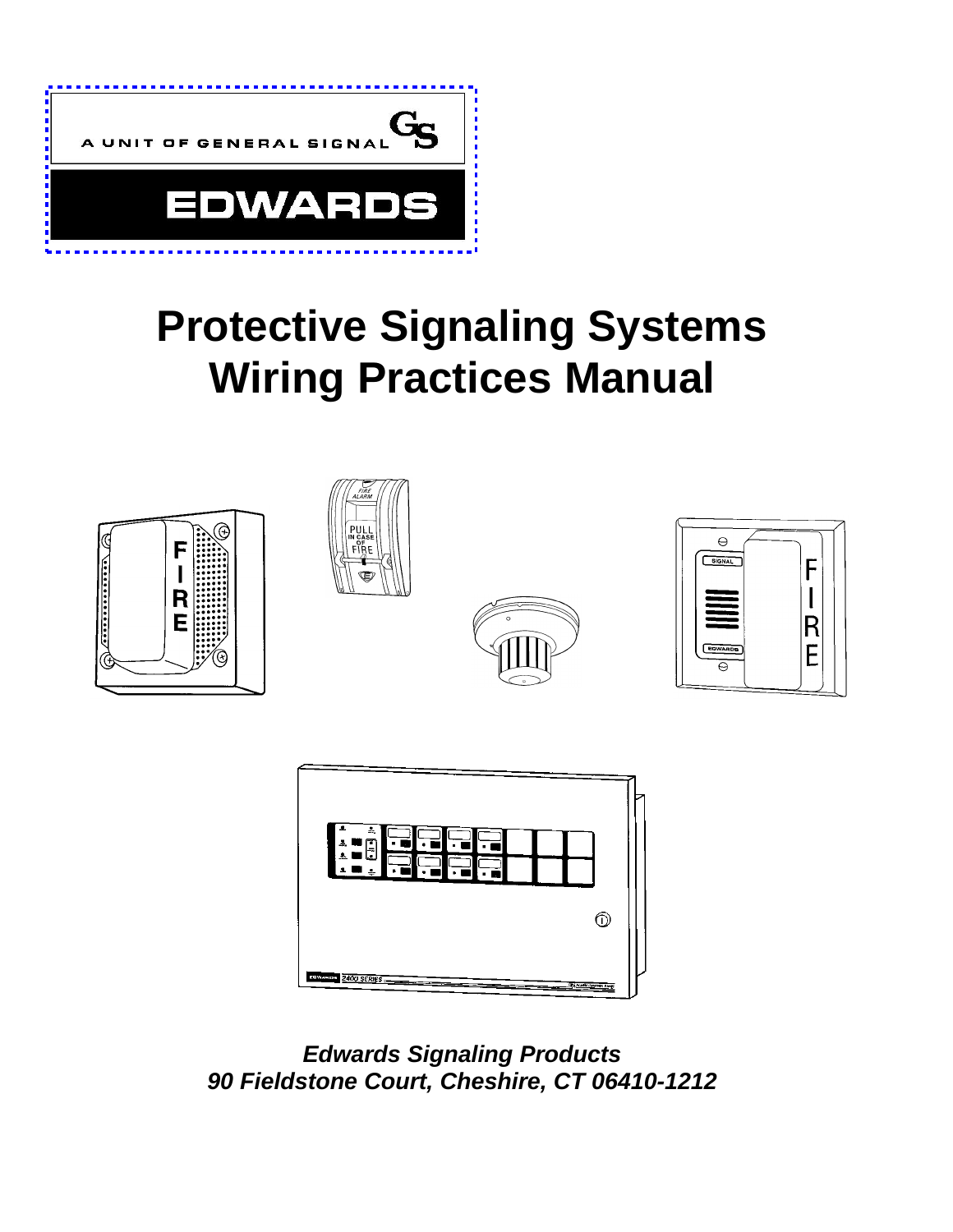## *Edwards* **Protective Signaling System Wiring Practices**

#### **INTRODUCTION**

The installation of fire alarm system wiring is similar in many respects to any other low voltage system wiring. Because the nature of the system affects life and property, additional measures are required during installation to insure the system is operational at all times. The most sophisticated of control panels will not operate properly if the field wiring is installed incorrectly. It is the goal of this chapter to explain why correctly installed field wiring is vital in the operation of a fire alarm system, and how to recognize proper and improper installations. The process requires four basic steps: *SELECT* the proper cable for the application; *INSTALL* the cable properly; *TEST* the cable to make sure it is free of shorts, opens, and ground faults; and *TERMINATE* the cable properly.

#### BASIC CIRCUIT SUPERVISION

There are two types of circuit supervision widely used in fire alarm systems today. Direct Current (DC) continuity supervision is used extensively on small systems. Large fire alarm systems use sophisticated electronic multiplex circuitry and "electronic questions and answers" to supervise field wiring and devices.



Figure 1

Figure 1 shows a simplified fire alarm panel supervising a single Initiating Device Circuit or zone using Direct Current (DC) continuity supervision. The supervisory current from the battery flows through terminal #1, the field wiring, the EOL resistor, terminal #2 of the control panel through a second resistor, and returns to the battery. The internal resistor and EOL resistor have equal resistance values. The voltage at the zone test point  $V<sub>z</sub>$  is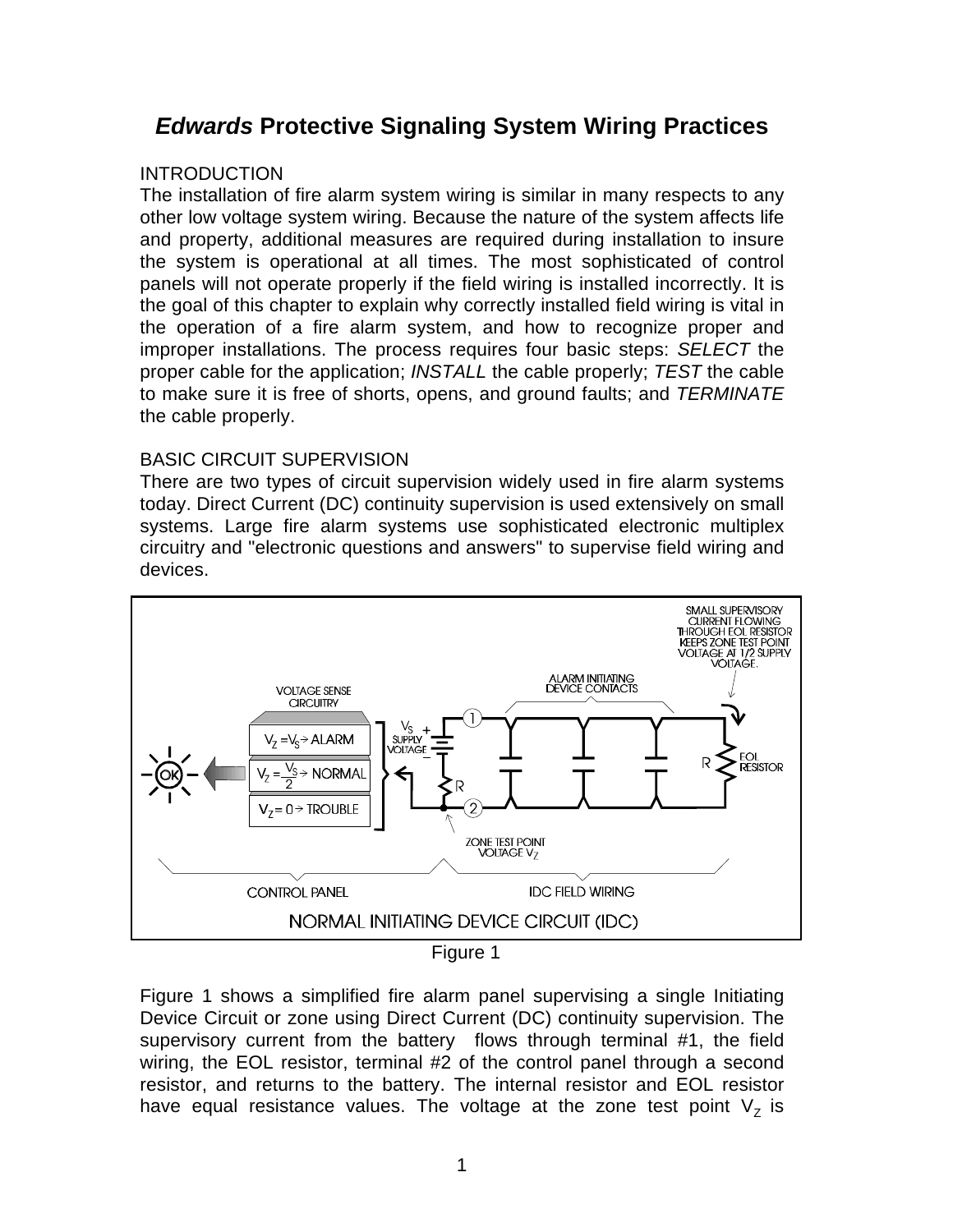measured by voltage sensing circuits. As long as the supervisory current flows through the EOL resistor, the voltage at  $\mathsf{V}_{\mathsf{Z}}$  is one half the supply voltage  $V_{\rm S}$ , and the voltage sense circuitry generates a normal panel response.



Figure 2

When a smoke detector or pull station operates, it effectively puts a **short** across terminals #1 & #2 as shown in Figure 2. This brings the zone test point voltage V<sub>z</sub> up to the supply voltage V<sub>s</sub>. When the voltage sense circuitry sees  $\ V_{Z}$  =  $V_{S}$ , it generates an alarm response, such as ringing a bell.

Should the field wiring **open** as shown in Figure 3, the supervisory current no longer flows through the field wiring and EOL resistor and  $\mathsf{V}_\mathsf{Z}$  goes to zero. When the voltage sense circuitry sees  $V_z = 0$ , it generates a trouble response, such as sounding the trouble buzzer.



Figure 3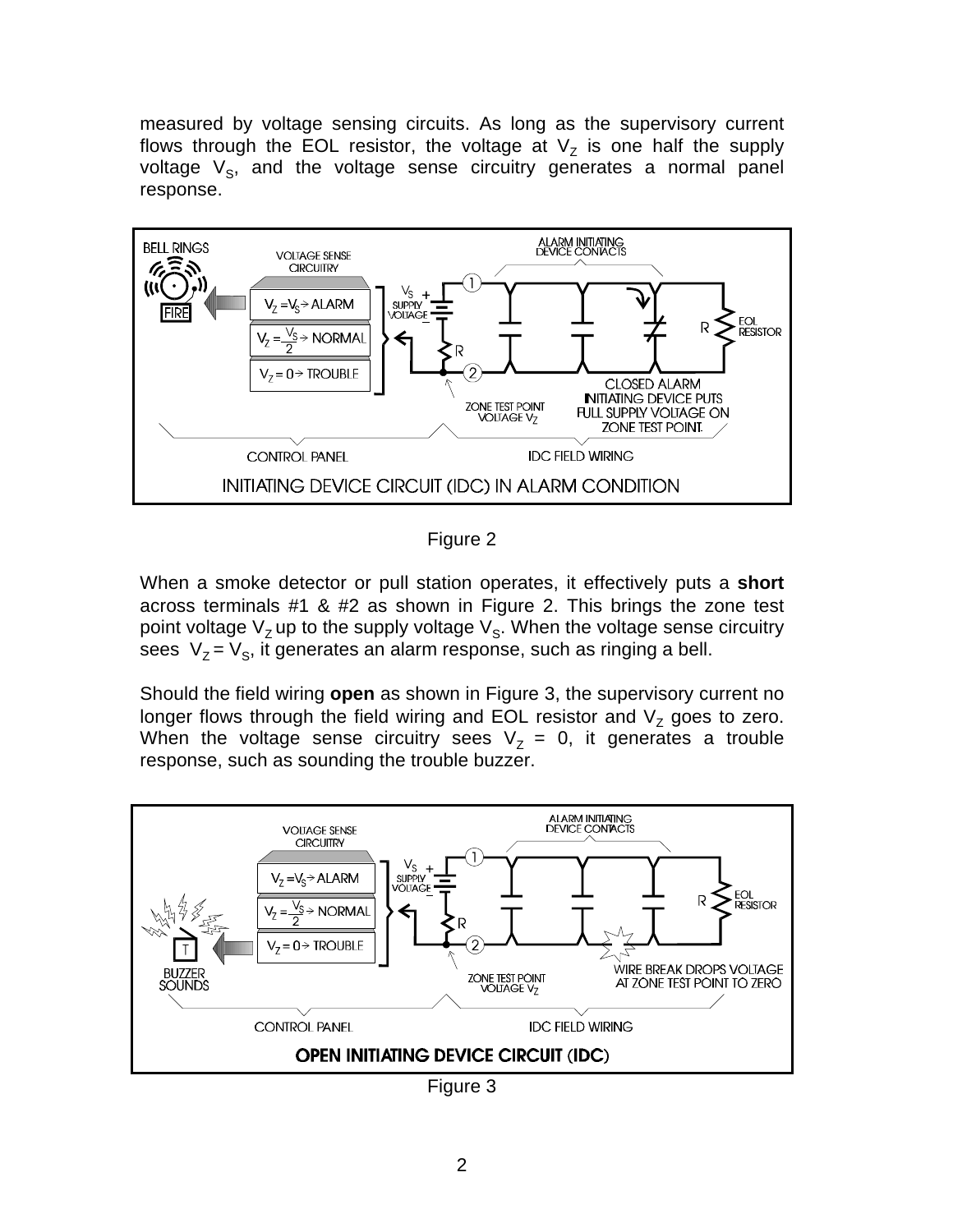Figure 4 shows an improperly wired Initiating Device Circuit. Because the supervisory current is not forced to flow through the top and bottom branches, the break in the top branch doesn't interrupt the supervisory current, and there is no indication of the trouble. Should the top device detect a fire, the signal would never reach the control panel. Note that the lower device would send a fire alarm signal but would not send a trouble signal to the fire alarm panel, a classic symptom of mis-wiring.



Figure 4

Large multiplex systems use sophisticated electronics that employs a system of "electronic questions and answers" to verify circuit viability. The control panel knows the "names" of all the devices that should be connected to it. After asking a "question" of each name or device on its list, the control panel must receive an answer from that device only. Failure to receive the proper answer causes the panel to generate a trouble signal. Because multiplex systems do not depend on the wiring *path* for supervision, some multiplex systems permit limited branch wiring or T-taps.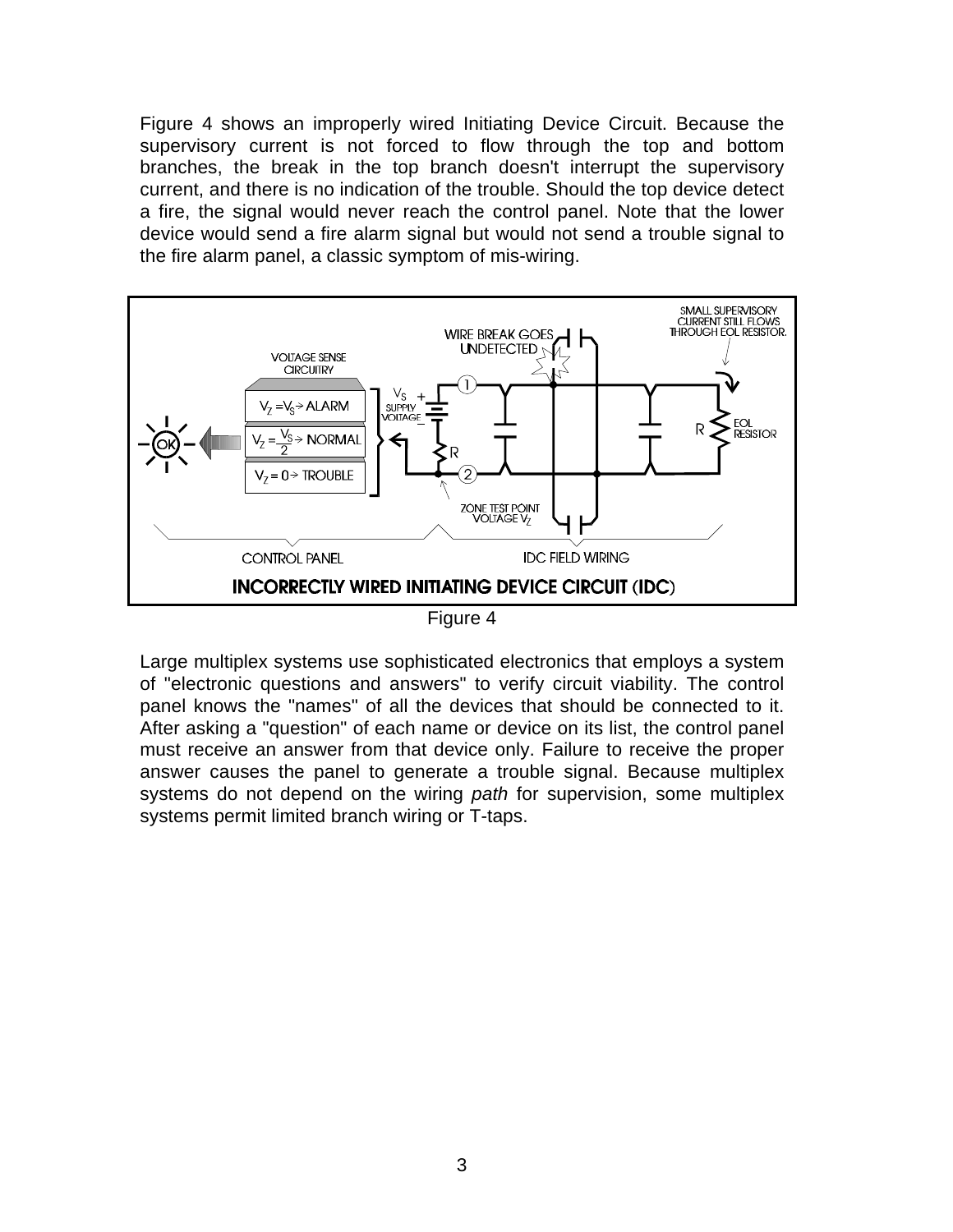#### CABLE SELECTION:

The majority of fire alarm systems installed today use power limited circuits. These are low voltage circuits that automatically restrict the electrical current delivered to the field wiring. Power limited wiring is governed by the National Electric Code (NEC) Article 760. Field wiring size and distance limits are set by the fire alarm manufacturer. The manufacturer may also prohibit combining certain types of circuits in the same conduit. Installation requirements are set by local, state and national codes. All Power Limited Fire-Protective Signaling Cable must have its type designation marked on the cable. NEC Article 760 requires the following insulation types to be used on conductors installed as power limited wiring:

#### **FPL**

Type "FPL" cable may be used for general purpose fire alarm use without conduit, with the exception of riser, duct, or plenum applications.

#### **FPLP**

Limited energy cables installed in environmental air plenum spaces without conduit must carry a type "FPLP" designation.

#### **FPLR**

Limited energy cables installed in vertical riser shafts without conduit must carry the type "FPLR" or the "FPLP" designation.

Note that the cables used for power limited applications do NOT have the voltage rating stamped on the cable to avoid misapplication of power limited cable.

All wiring should use the cables approved by the fire alarm system manufacturer. Edwards recommended cables are shown in Table 1.

| TABLE 1 - Edwards APPROVED CABLE MANUFACTURER'S PART NUMBERS |             |                  |               |               |                  |                  |               |  |  |  |
|--------------------------------------------------------------|-------------|------------------|---------------|---------------|------------------|------------------|---------------|--|--|--|
| MFG.                                                         | <b>TYPF</b> | #14 TWISTED PAIR |               |               | #16 TWISTED PAIR | #18 TWISTED PAIR |               |  |  |  |
|                                                              |             | UNSHIELDED       | SHIFI DED     | UNSHIELDED    | SHIFI DFD        | UNSHIELDED       | SHIELDED      |  |  |  |
| ATI AS                                                       | FPI.        | 218-14-1-1TP*    | 218-14-1-1STP | 218-16-1-1TP* | 218-16-1-1STP    | 218-18-1-1TP*1   | 218-18-1-1STP |  |  |  |
|                                                              | FPI P       |                  | 1762-14-1-2J  | 1761-16-1-2J  | 1762-16-1-2J     | 1761-18-1-2J     | 1762-18-1-2J  |  |  |  |
| <b>BELDEN</b>                                                | <b>FPI</b>  | 9580             | 9581          | 9572          | 9575             | 9571             | 9574          |  |  |  |
|                                                              | FPI P       |                  | 83752         |               |                  |                  |               |  |  |  |
| <b>WFST</b>                                                  | <b>FPI</b>  | 994              | 995           | 990           | 991              | D980*            | $D975*$       |  |  |  |
| <b>PFNN</b>                                                  |             |                  |               |               |                  |                  |               |  |  |  |
|                                                              | <b>FPLP</b> | 60993            | 60992         | 60991         | 60990            | 60980            | 60975         |  |  |  |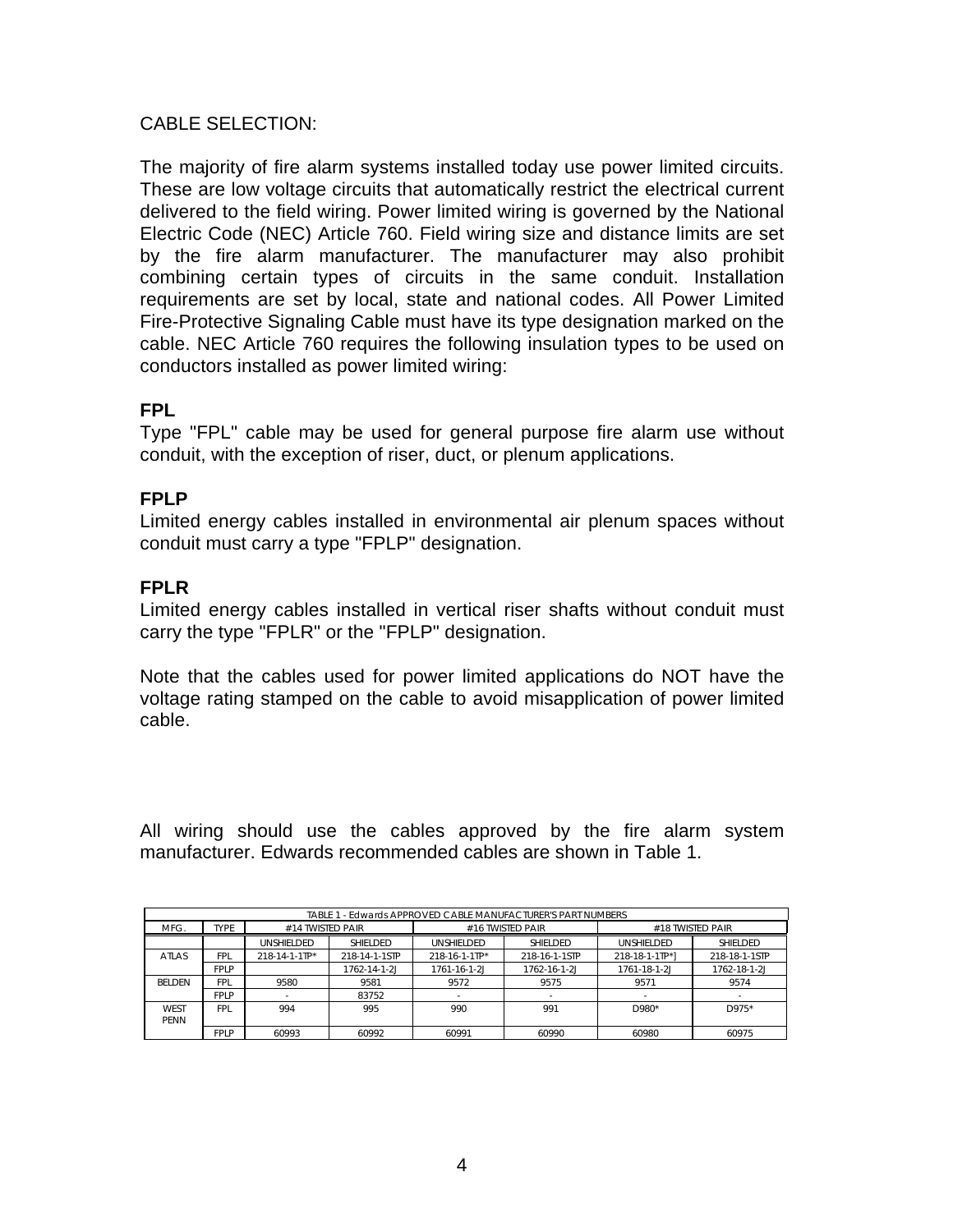Fire Alarm systems use a variety of high and low level signals. Table 2 is a listing of cable functions that require shielding or physical separation in order to eliminate cross-talk and interference when bundled together.

|                                                                |                                  |                   | . .           |               |       |                                    |                    |                           |                         |                         |                                         |                                          |
|----------------------------------------------------------------|----------------------------------|-------------------|---------------|---------------|-------|------------------------------------|--------------------|---------------------------|-------------------------|-------------------------|-----------------------------------------|------------------------------------------|
|                                                                |                                  |                   |               |               |       |                                    |                    |                           |                         |                         |                                         |                                          |
|                                                                | <b>TRADITIONAL</b><br><b>IDC</b> | ZAS<br><b>IDC</b> | <b>RS-232</b> | <b>RS-485</b> | 20 mA | <b>FIBER</b><br>OPTIC <sup>2</sup> | PHONE <sup>'</sup> | LOW LEVEL<br><b>AUDIO</b> | 25 Vrms<br><b>AUDIO</b> | 70 Vrms<br><b>AUDIO</b> | 24 VDC<br>CONTROL CIRCUITS <sup>2</sup> | 120 Vac CONTROL<br>CIRCUITS <sup>2</sup> |
|                                                                |                                  |                   |               |               |       |                                    |                    |                           |                         |                         |                                         |                                          |
| <b>TRADITIONAL INDICATING</b><br><b>DEVICE CIRCUIT</b>         |                                  |                   | د،            |               |       |                                    | $\lambda$          |                           | $\sim$                  | N                       |                                         |                                          |
| 24 VDC INDICATING APPLIANCE<br>& CONTROL CIRCUITS <sup>2</sup> |                                  |                   |               |               |       |                                    | $\lambda$          |                           |                         |                         |                                         |                                          |
| 120 Vac CONTROL CIRCUITS <sup>2</sup>                          | N                                | N                 | N             | N             |       |                                    | N                  | N                         | N                       | N                       | N                                       |                                          |
|                                                                |                                  |                   |               |               |       |                                    |                    |                           |                         |                         |                                         |                                          |

|  |  | Table 2 - Bundled or single conduit wiring considerations |
|--|--|-----------------------------------------------------------|
|  |  |                                                           |

NOTES:

 $Y = Yes$ , allowed;  $N = Not$  Allowed

All Wiring twisted pair cable unless noted.

1 Twisted-Shielded Cable Required.

2 Twisted Pair Cable not required.

3 Shield recommended on at least one cable.

4 Separate conduit recommended.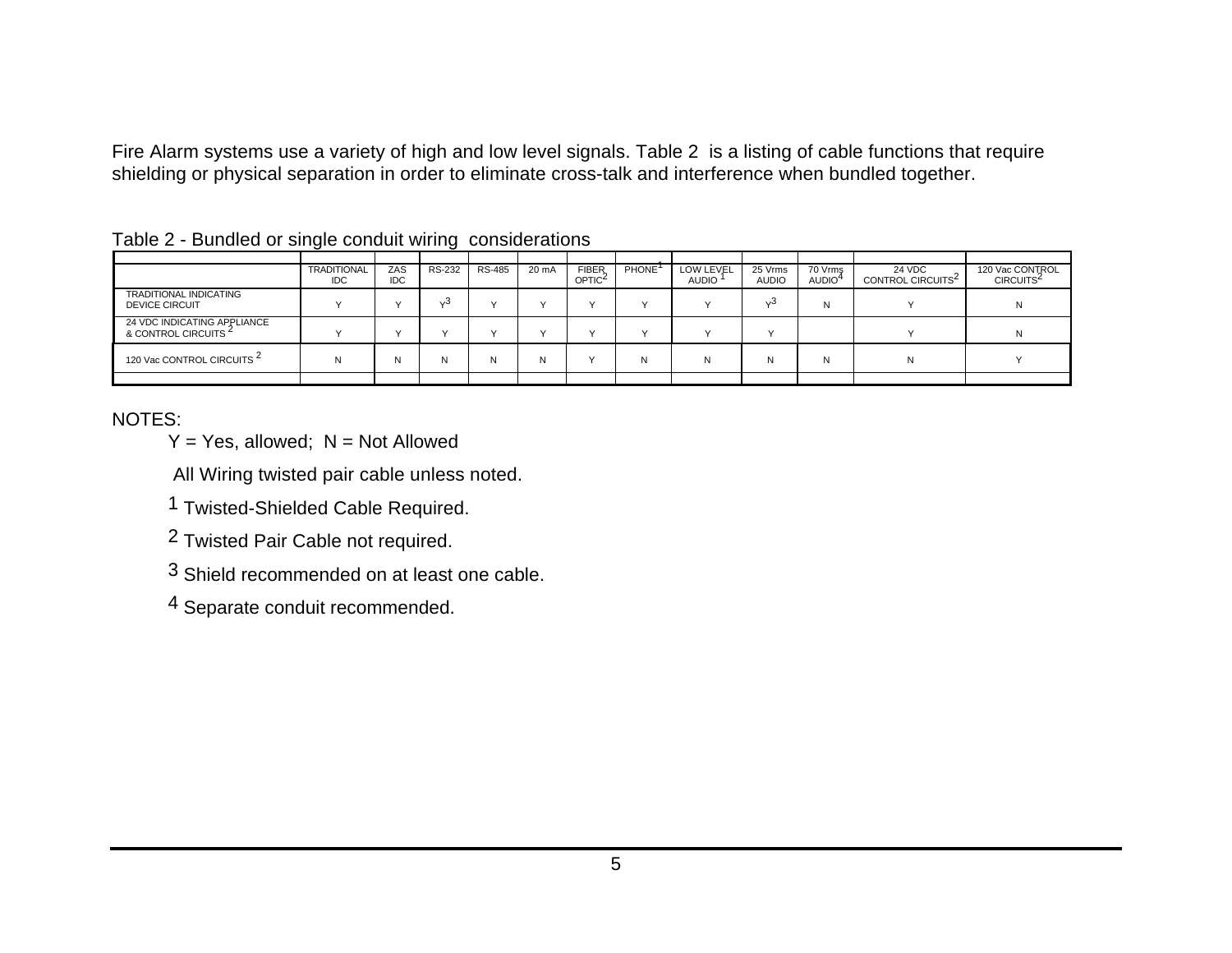#### BASIC WIRING PICTORIALS

The supervised wiring configurations commonly used when installing a fire alarm panel are referred to by function and style. The most common functions are Initiating Device Circuits (IDC), Indicating Appliance Circuits (IAC). Initiating device circuits connect the fire alarm panel to the system components that detect the fire, i.e., smoke detectors, manual pull stations, waterflow switches, etc. Indicating Appliance Circuits connect the fire alarm panel to the components which alert building occupants of the fire, i.e., bells, horns, speakers, strobe lights, etc.

The following illustrations show schematics, wiring connections, riser diagram, and wire pull, for some commonly used fire alarm circuits.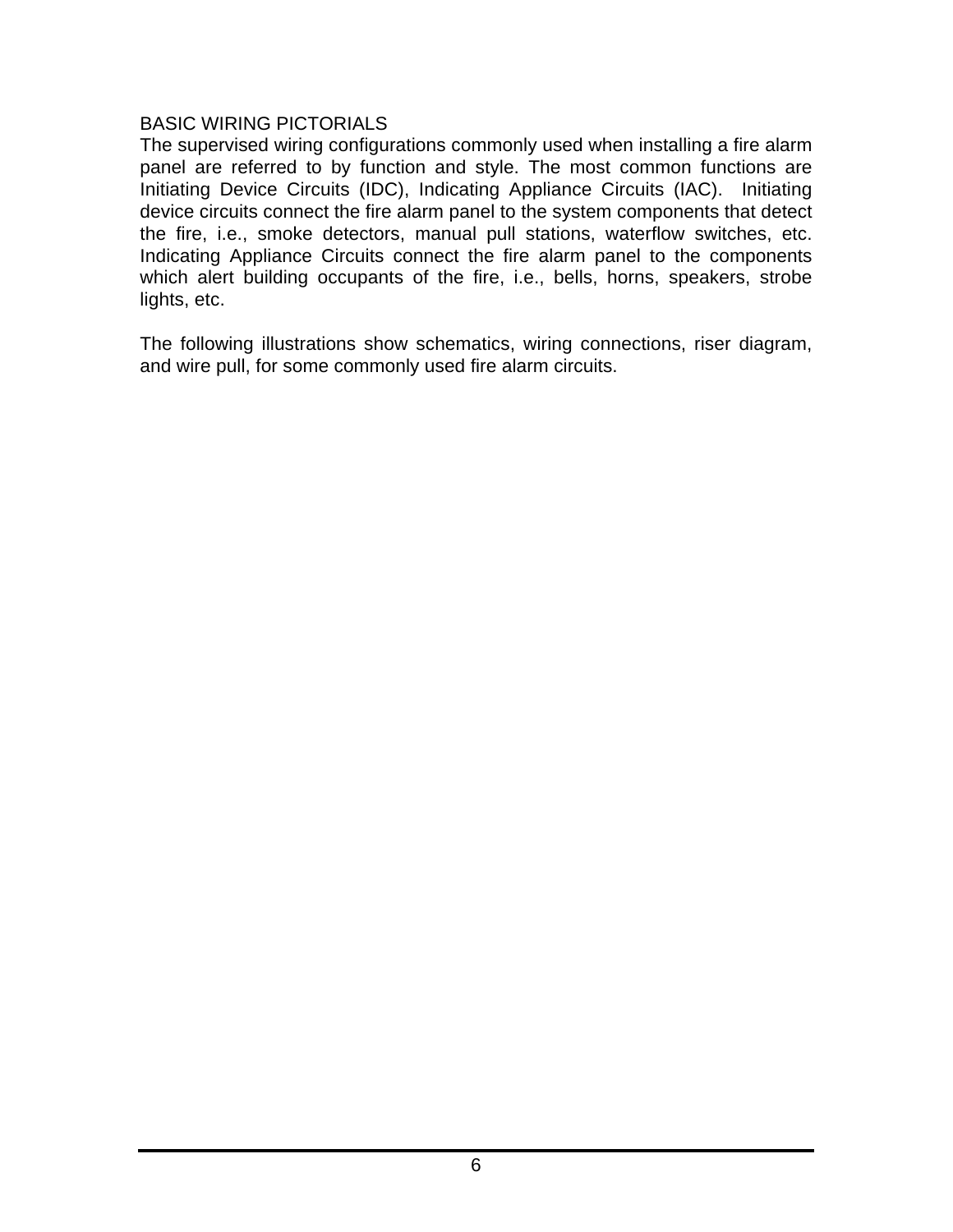

Figure 6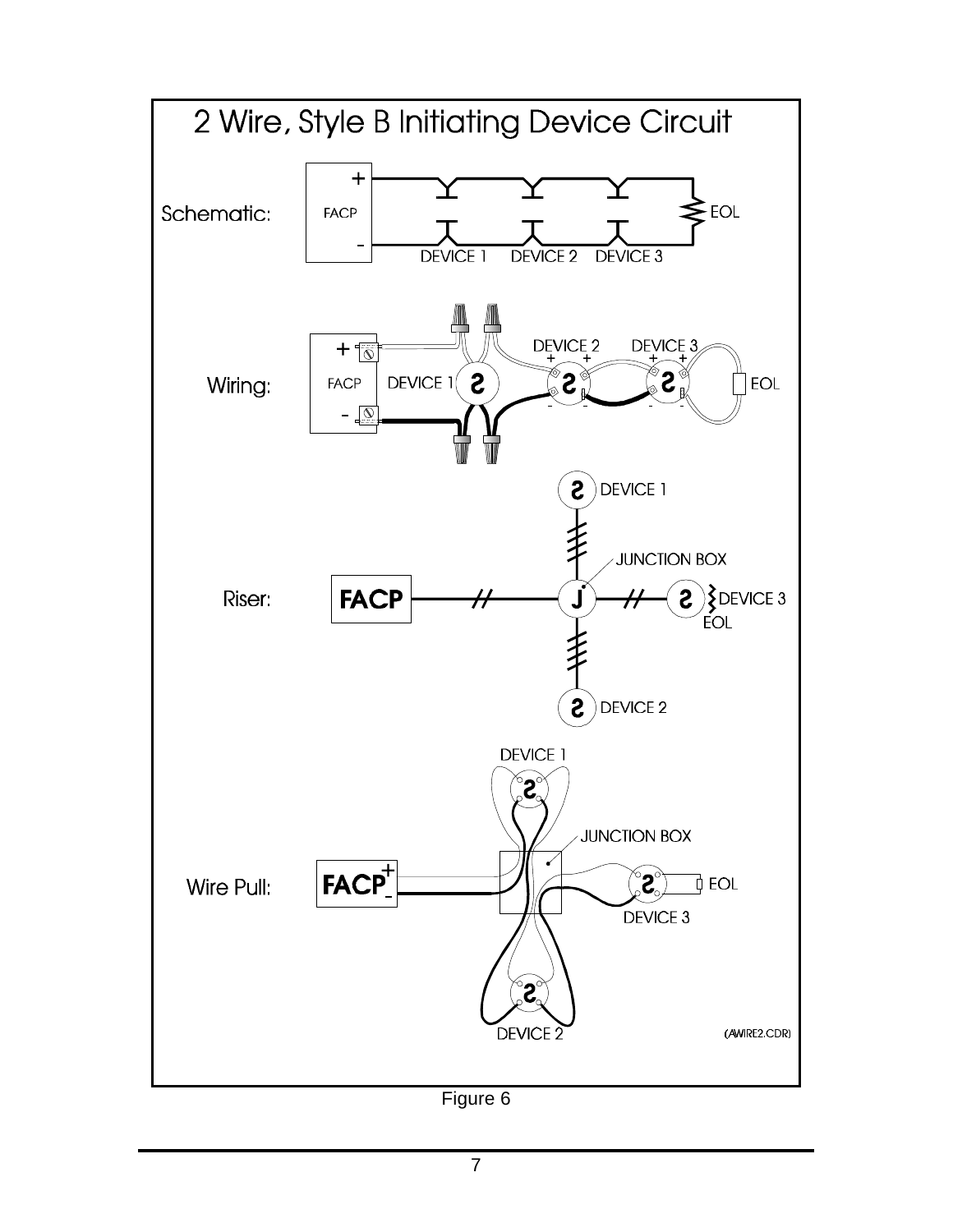

Figure 7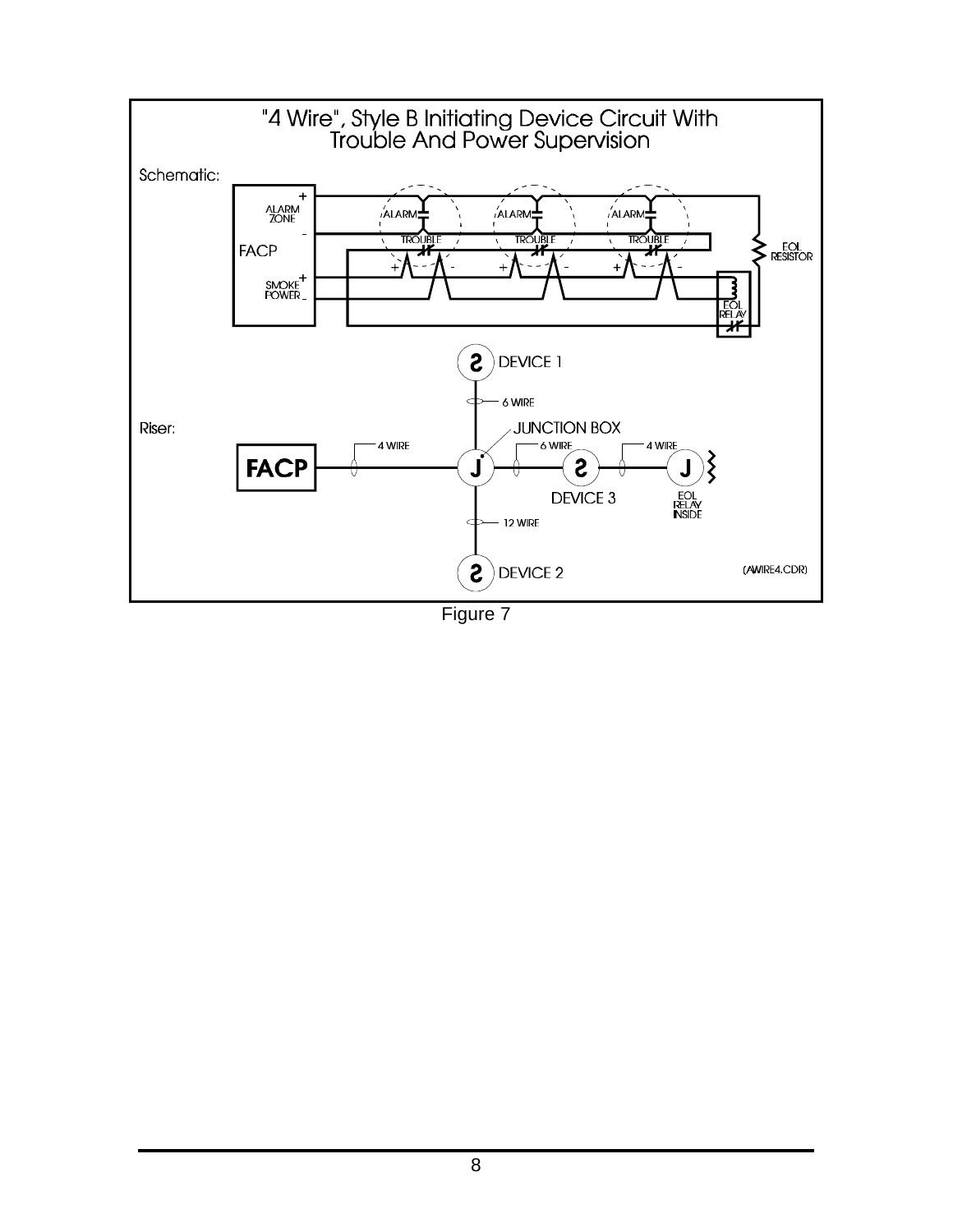

Figure 8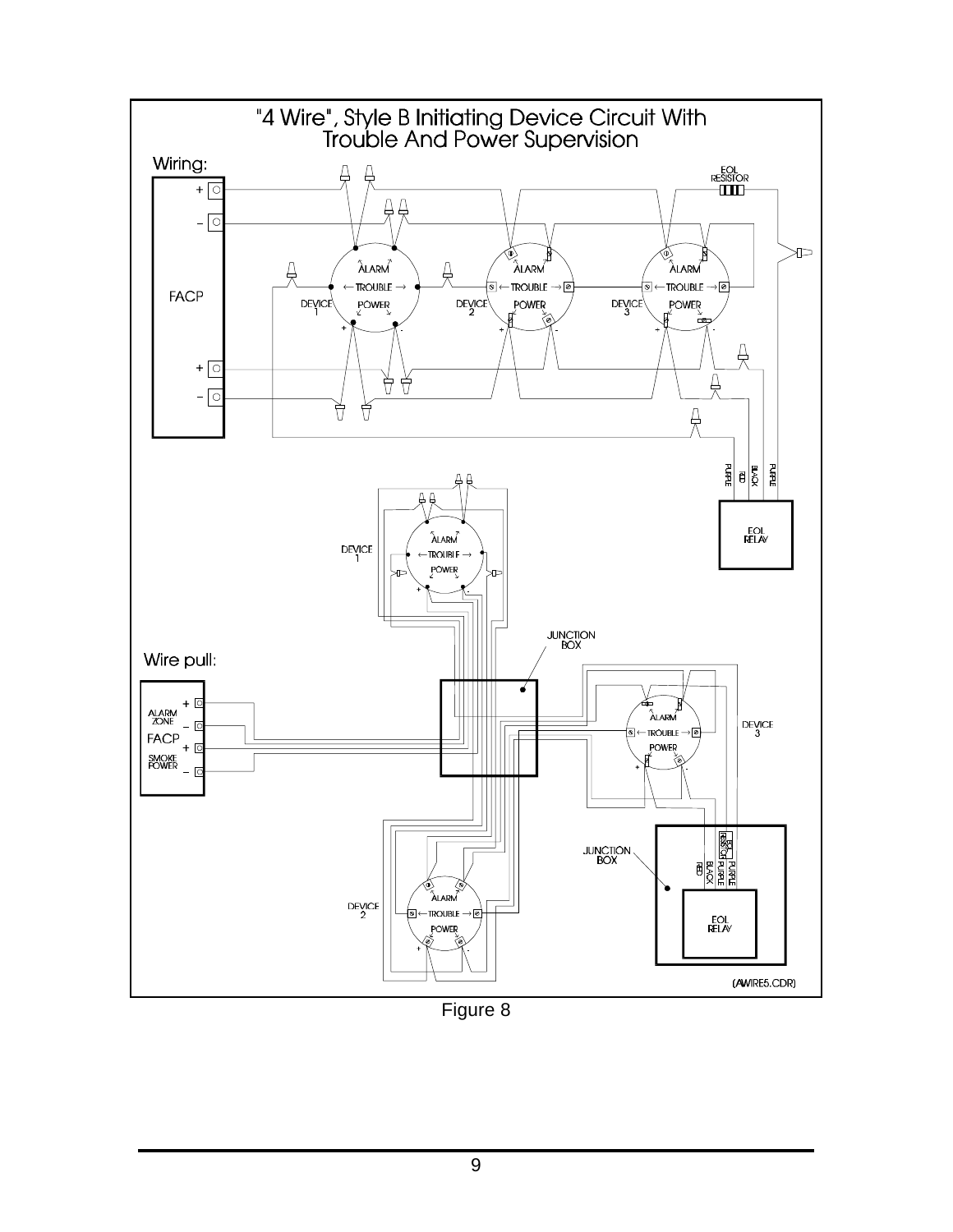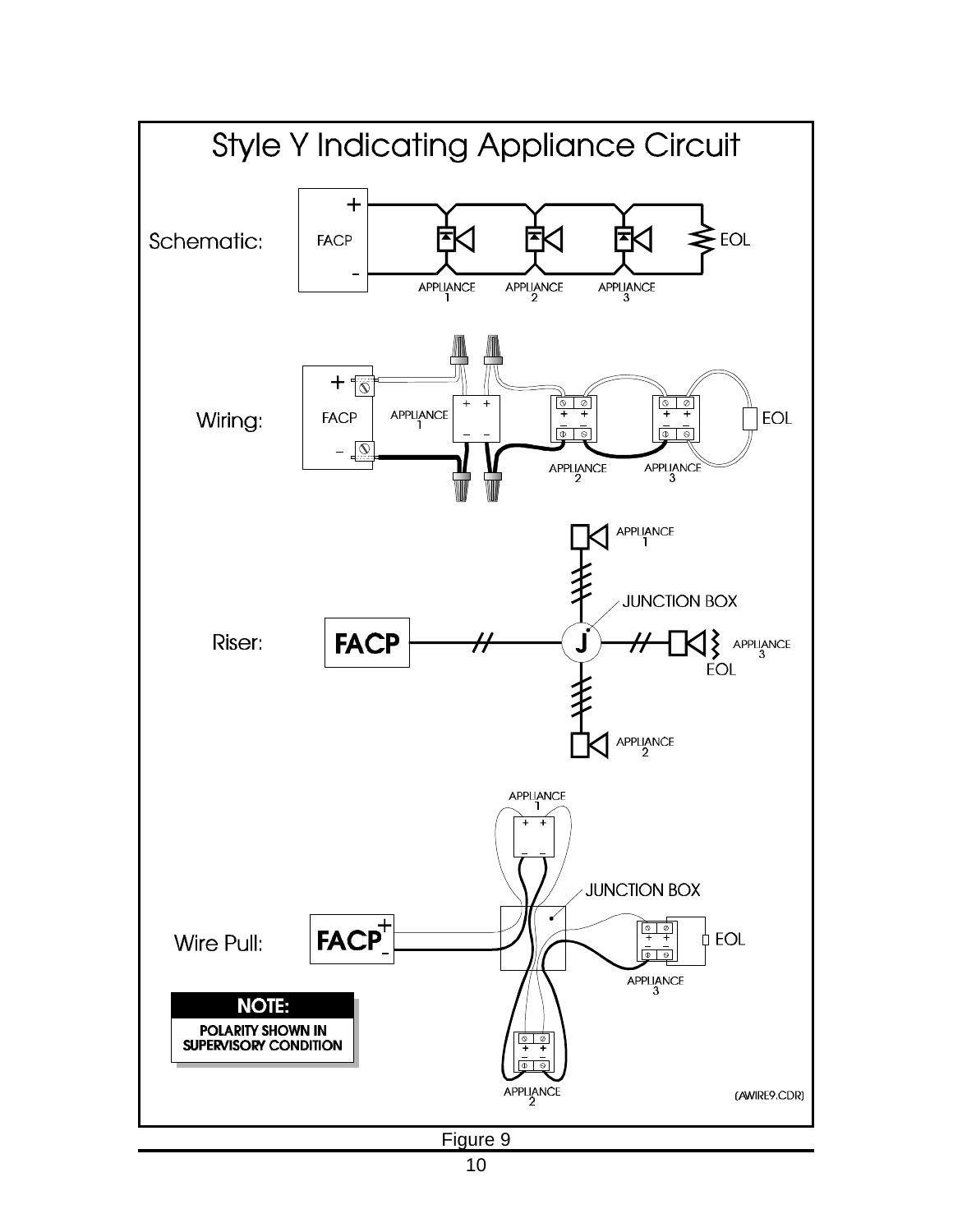

Figure 10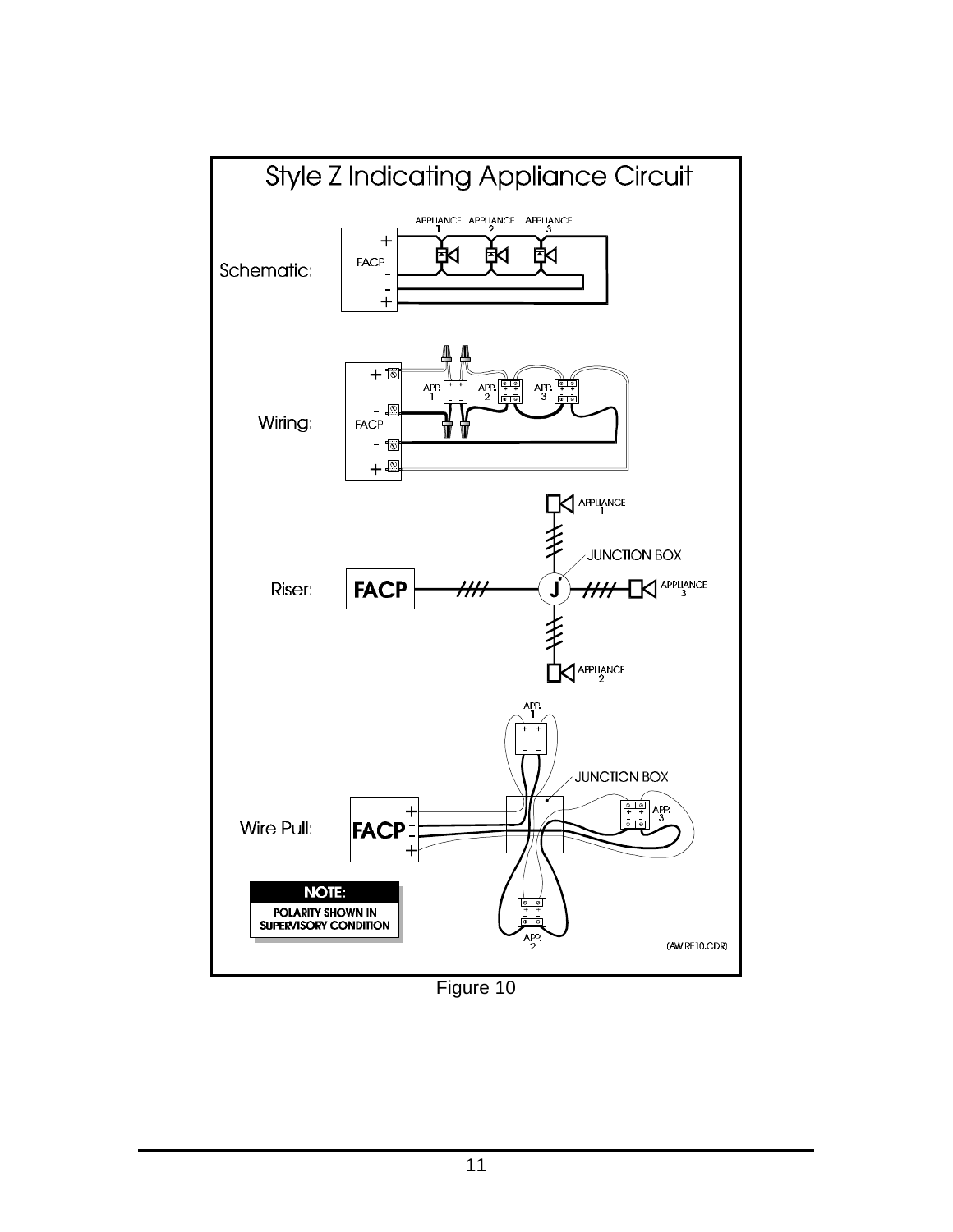### **TEST**

Per NFPA Standard 72, *Testing Procedures for Local, Auxiliary, Remote Station and Proprietary Protective Signaling Systems,* before the cable conductors are terminated at the control panel or field devices they should be tested to verify their suitability for operation. The 72 standard requires that conductors be tested for: stray voltages, ground faults, short circuit faults, and that conductor continuity be verified and resistance values measured and recorded. The measured values should be compared with the manufacturer's requirements, to ensure compliance.

Failure to perform these simple tests can prolong the system de-bug time, and in some cases damage expensive equipment.